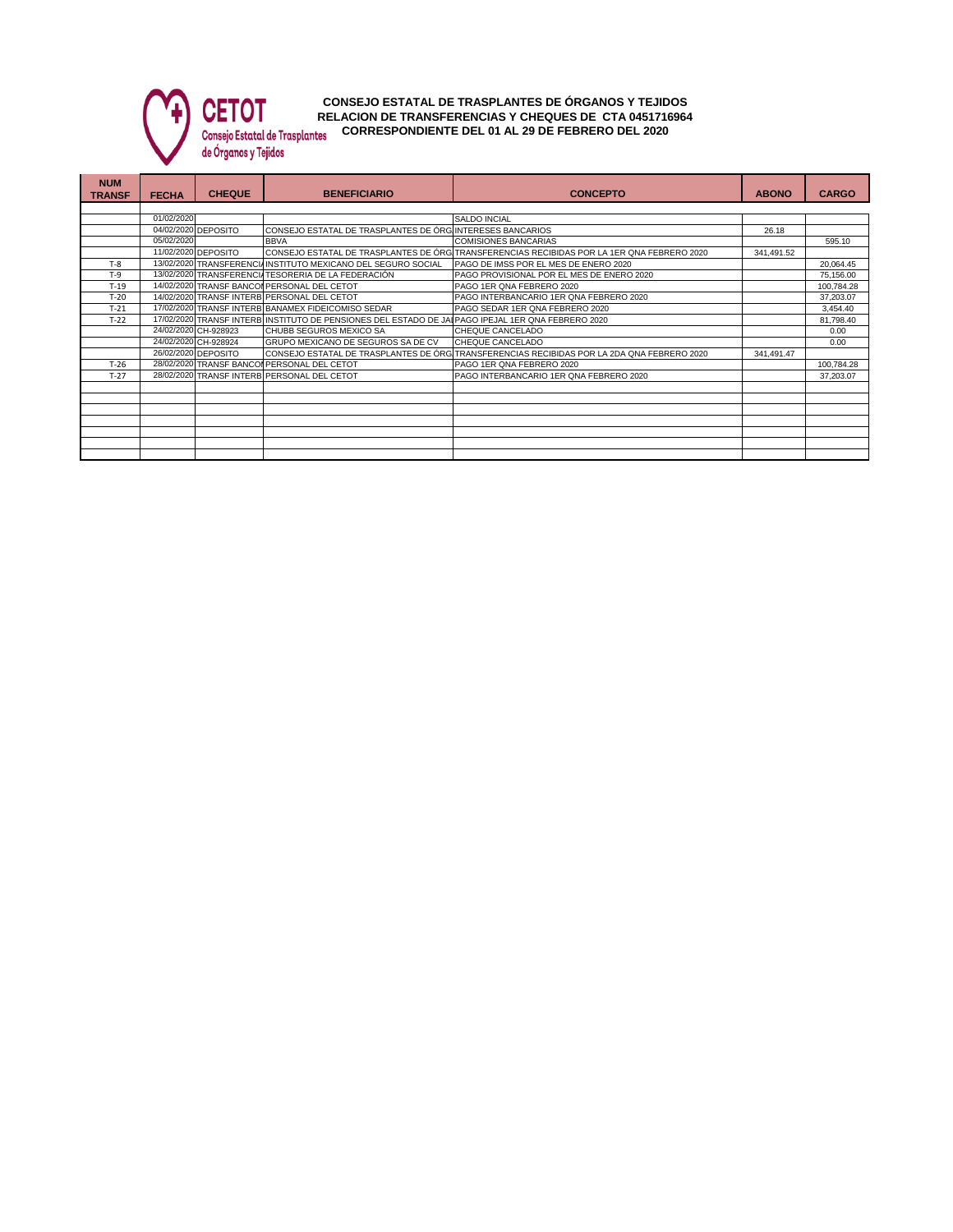

## **CONSEJO ESTATAL DE TRASPLANTES DE ÓRGANOS Y TEJIDOS RELACION DE CHEQUES Y TRANSFERENCIAS CTA 0157260555 CORRESPONDIENTE DEL 01 AL 29 DE FEBRERO DEL 2020**

| <b>NUM</b><br><b>TRANSF</b> | <b>FECHA</b>      | <b>CHEQUE</b>       | <b>BENEFICIARIO</b>                                      | <b>CONCEPTO</b>                                                                                                        | <b>SALDO</b><br><b>INCIAL</b> | <b>ABONO</b> | <b>CARGO</b> | <b>SALDO FINAL</b> |                |      |
|-----------------------------|-------------------|---------------------|----------------------------------------------------------|------------------------------------------------------------------------------------------------------------------------|-------------------------------|--------------|--------------|--------------------|----------------|------|
|                             | 01/02/2020        |                     |                                                          | <b>SALDO INCIAL</b>                                                                                                    | 332.225.23                    |              |              | 332.225.23         |                |      |
|                             |                   | 04/02/2020 DEPOSITO | CONSEJO ESTATAL DE TRASPLANTES DE ÓRUNTERESES BANCARIOS  |                                                                                                                        | 332,225.23                    | 1.05         |              | 332.226.28         |                |      |
|                             |                   |                     | 06/02/2020 TRANSF INTERB RUIZ VELASCO MADRUEÑO GABRIELA  | PAGO FOLIO 44213 POR SERVICIO DE LIMPIEZA ENERO 2020                                                                   | 332,226.28                    |              | 7.500.00     | 324.726.28         |                |      |
| $T-1$<br>T-2                |                   |                     |                                                          | 06/02/2020 TRANSF INTERB RECOLECTORA RECOLIN Y CONSULTORES SAPAGO FACT 5575 POR RECOLECCIÓN BASURA ENERO 2020          | 324,726.28                    |              | 2,088.00     | 322,638.28         |                |      |
| $T-3$                       |                   |                     |                                                          | 07/02/2020 TRANSF INTERB AT&T COMUNICACIONES DIGITALES S DE RL DPAGO DE CELULARES UNECDOT CTA 1.24078067 FEBRERO 2020  | 322,638.28                    |              | 1,238.00     | 321,400.28         |                |      |
| $T-4$                       |                   |                     |                                                          | 07/02/2020 TRANSF INTERB AT&T COMUNICACIONES DIGITALES S DE RL D PAGO DE CELULARES UNECDOT CTA 1.20089282 FEBRERO 2020 | 321,400.28                    |              | 1,238.00     | 320,162.28         |                |      |
| $CH-1$                      | 11/02/2020 CH-001 |                     | <b>RANGEL VARGAS BEATRIZ</b>                             | REEMBOLSO POR PAGO DE CELULARES UNECDOT ENERO 2020                                                                     | 320.162.28                    |              | 2.476.00     | 317.686.28         |                |      |
| $CH-2$                      | 11/02/2020 CH-002 |                     | RANGEL VARGAS BEATRIZ                                    | CAJA CHICA 2020                                                                                                        | 317.686.28                    |              | 12.500.00    | 305.186.28         |                |      |
|                             |                   | 11/02/2020 DEPOSITO |                                                          | CONSEJO ESTATAL DE TRASPLANTES DE ÓRITRANSFERENCIAS RECIBIDAS POR LA 1ER QNA FEBRERO 2020                              | 305,186.28                    | 234,379.06   |              | 539,565.34         |                |      |
| $T-5$                       |                   |                     |                                                          | 13/02/2020 TRANSF INTERBLUNIDAD DE PATOLOGÍA CLINICA E IMAGENOLO PAGO DE FOLIO MC27931 POR ESTUDIOS DE LABORATORIO     | 539.565.34                    |              | 1.256.50     | 538.308.84         |                |      |
| $T-6$                       |                   |                     | 13/02/2020 TRANSF INTERB DUPLI-COPY S DE RL DE CV        | PAGO DE FOLIO FAC7949 POR RENTA DE COPIADORA AL 30 ENERO 20                                                            | 538.308.84                    |              | 4.681.85     | 533.626.99         |                |      |
| $T-7$                       |                   |                     | 13/02/2020 TRANSF INTERB FTTH DE MÉXICO SA DE CV         | PAGO DE FACT FT-4901426 LINEAS TELEFÓNICA E INTERNET FEB 2020                                                          | 533,626.99                    |              | 2,615.00     | 531,011.99         |                |      |
| $T-10$                      |                   |                     | 14/02/2020 TRANSF BANCO NIETO CEJA DORIAN EFRAIN         | PAGO DE HONORARIOS POR LA 1ER QNA DE FEBRERO 2020                                                                      | 531,011.99                    |              | 6.625.00     | 524,386.99         | <b>ISR RET</b> | 625  |
| $T-11$                      |                   |                     | 14/02/2020 TRANSF BANCOI HERNANDEZ MENDOZA ALICIA PAOLA  | PAGO DE HONORARIOS POR LA 1ER QNA DE FEBRERO 2020                                                                      | 524,386.99                    |              | 6,625.00     | 517,761.99         | <b>ISR RET</b> | 625  |
| $T-12$                      |                   |                     | 14/02/2020 TRANSF BANCOL GARCÍA LEÓN DIEGO               | PAGO DE HONORARIOS POR LA 1ER QNA DE FEBRERO 2020                                                                      | 517,761.99                    |              | 6,625.00     | 511,136.99         | <b>ISR RET</b> | 625  |
| $T-13$                      |                   |                     | 14/02/2020 TRANSF BANCO MONROY MAYORGA MONICA FERNANDA   | PAGO DE HONORARIOS POR LA 1ER QNA DE FEBRERO 2020                                                                      | 511,136.99                    |              | 6,625.00     | 504,511.99         | <b>ISR RET</b> | 625  |
| $T-14$                      |                   |                     | 14/02/2020 TRANSF BANCO FERREIRA DAVALOS BRAULIO ROBERTO | PAGO DE HONORARIOS POR LA 1ER QNA DE FEBRERO 2020                                                                      | 504,511.99                    |              | 6.625.00     | 497.886.99         | <b>ISR RET</b> | 625  |
| $T-15$                      |                   |                     | 14/02/2020 TRANSF BANCOI GUINTO GUTIERREZ PAOLA          | PAGO DE HONORARIOS POR LA 1ER QNA DE FEBRERO 2020                                                                      | 497,886.99                    |              | 6.625.00     | 491,261.99         | <b>ISR RET</b> | 625  |
| $T-16$                      |                   |                     | 14/02/2020 TRANSF INTERB CARDIEL PINEDA RUTH BERENICE    | PAGO DE HONORARIOS POR LA 1ER QNA DE FEBRERO 2020                                                                      | 491.261.99                    |              | 6.625.00     | 484.636.99         | <b>ISR RET</b> | 625  |
| $T-17$                      |                   |                     | 14/02/2020 TRANSF INTERB TAPIA ALCALÁ JOSÉ EDUARDO       | PAGO DE HONORARIOS POR LA 1ER QNA DE FEBRERO 2020                                                                      | 484,636.99                    |              | 6,625.00     | 478,011.99         | <b>ISR RET</b> | 625  |
| $T-18$                      |                   |                     | 14/02/2020 TRANSF INTERB GALLEGOS JUAREZ ENIF            | PAGO DE HONORARIOS POR LA 1ER QNA DE FEBRERO 2020                                                                      | 478,011.99                    |              | 6,625.00     | 471,386.99         | <b>ISR RET</b> | 625  |
| $T-23$                      |                   |                     | 17/02/2020 TRANSF INTERB RUIZ VELASCO MADRUEÑO GABRIELA  | PAGO FOLIO 756D POR SERVICIO DE LIMPIEZA AL 15 DE FEBRERO 202                                                          | 471,386.99                    |              | 3,750.00     | 467,636.99         |                |      |
| $T-24$                      |                   |                     | 21/02/2020 TRANSF INTERB PROYECTA SISTEMAS DE MEXICO SA  | PAGO DE FACT 7024 POR ACTUALIZACIÓN DE VERSIÓN CONTPAQ i NÓ                                                            | 467.636.99                    |              | 406.00       | 467,230.99         |                |      |
| $T-25$                      |                   |                     | 25/02/2020 TRANSF BANCO GOMEZ VELAZQUEZ JOSE RODOLFO     | PAGO DE FOLIO 99442C POR TOMA DE 10 ELECTROENCEFALOGRAMA                                                               | 467,230.99                    |              | 18,550.00    | 448,680.99         | <b>ISR RET</b> | 1750 |
|                             | 24/02/2020 CH-003 |                     | GRUPO MEXICANO DE SEGUROS SA DE CV                       | PAGO DE PÓLIZA DE BIENES MUEBLES DEL CETOT                                                                             | 448,680.99                    |              | 17,875.90    | 430,805.09         |                |      |
|                             | 24/02/2020 CH-004 |                     | CHUBB SEGUROS MEXICO SA                                  | PAGO DE PÓLIZA DE VEHICULOS OFICIALES DEL CETOT                                                                        | 430,805.09                    |              | 12,190.37    | 418,614.72         |                |      |
|                             |                   | 26/02/2020 DEPOSITO |                                                          | CONSEJO ESTATAL DE TRASPLANTES DE ÓRITRANSFERENCIAS RECIBIDAS POR LA 2DA QNA FEBRERO 2020                              | 418,614.72                    | 234.379.00   |              | 652,993.72         |                |      |
|                             |                   |                     |                                                          |                                                                                                                        | 652.993.72                    |              |              | 652.993.72         |                |      |
|                             |                   |                     |                                                          |                                                                                                                        | 652.993.72                    |              |              | 652,993.72         |                |      |
|                             |                   |                     |                                                          |                                                                                                                        | 652,993.72                    |              |              | 652,993.72         |                |      |
|                             |                   |                     |                                                          |                                                                                                                        | 652,993.72                    |              |              | 652,993.72         |                |      |
|                             |                   |                     |                                                          |                                                                                                                        | 652,993.72                    |              |              | 652,993.72         |                |      |
|                             |                   |                     |                                                          |                                                                                                                        | 652,993.72                    |              |              | 652,993.72         |                |      |
|                             |                   |                     |                                                          |                                                                                                                        | 652.993.72                    |              |              | 652,993.72         |                |      |
|                             |                   |                     |                                                          |                                                                                                                        | 652,993.72                    |              |              | 652,993.72         |                |      |
|                             |                   |                     |                                                          |                                                                                                                        | 652,993.72                    |              |              | 652,993.72         |                |      |
|                             |                   |                     |                                                          |                                                                                                                        |                               |              |              |                    |                |      |
|                             |                   |                     |                                                          |                                                                                                                        |                               |              |              |                    |                |      |
|                             |                   |                     |                                                          |                                                                                                                        |                               |              |              |                    |                |      |
|                             |                   |                     |                                                          |                                                                                                                        |                               |              |              |                    |                |      |
|                             |                   |                     |                                                          |                                                                                                                        |                               |              |              |                    |                |      |
|                             |                   |                     |                                                          |                                                                                                                        |                               |              |              |                    |                |      |
|                             |                   |                     |                                                          |                                                                                                                        |                               |              |              |                    |                |      |
|                             |                   |                     |                                                          |                                                                                                                        |                               |              |              |                    |                |      |
|                             |                   |                     |                                                          |                                                                                                                        |                               |              |              |                    |                |      |